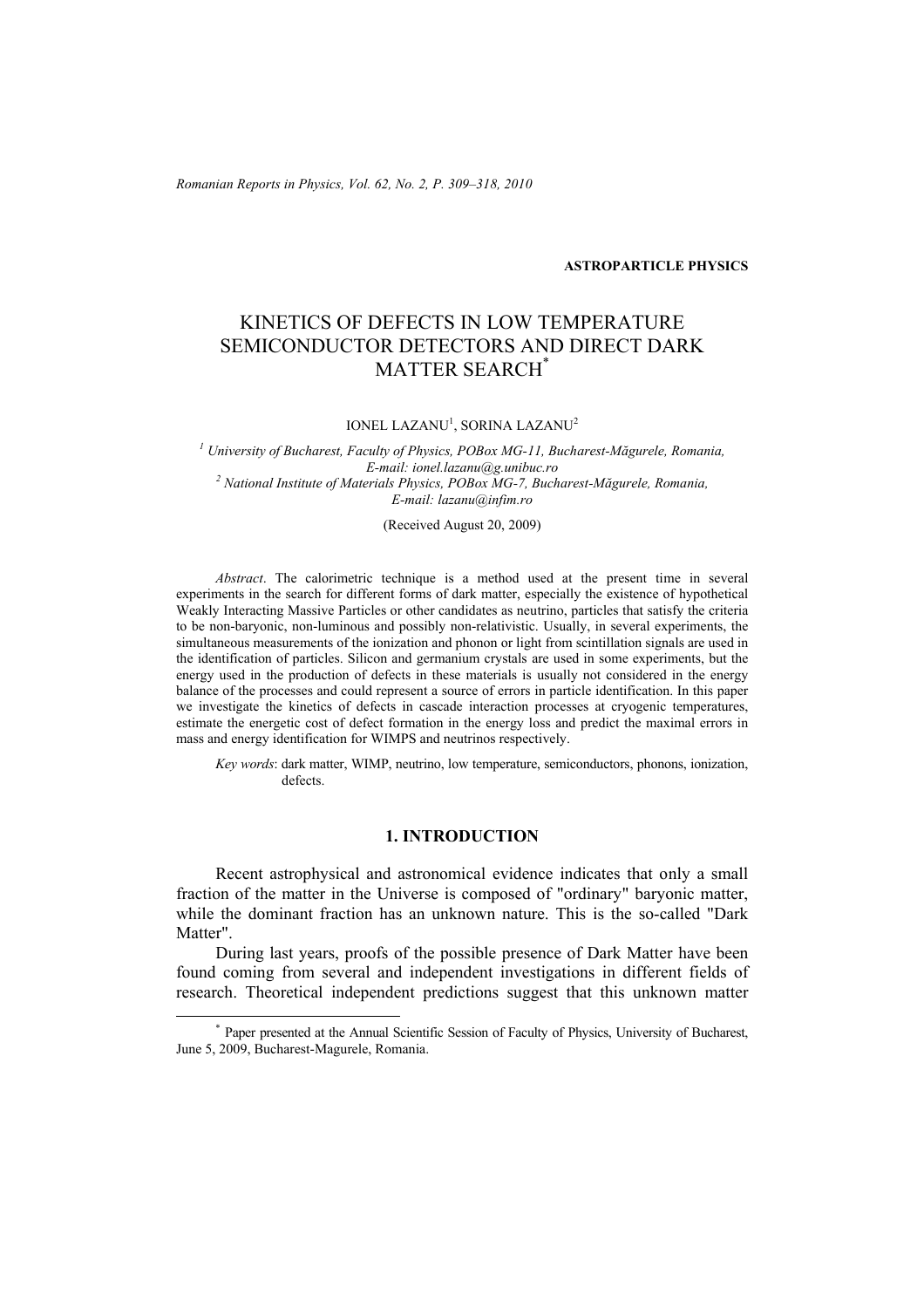could be made of a generic class of particles called Weakly Interacting Massive Particles (WIMPs), relics of the Big Bang that still exist today, that should be stable, massive enough and weakly interacting. Alternatively, in a completely independent way, the supersymmetric extension of the Standard Model provides WIMPs as candidates in this sector of the model. Other candidates could be neutrinos, baryonic matter or other new hypothetical particles. The search for dark matter has become a very active research area in the last decades and new detectors or detection methods have been proposed.

The paper has three distinct sections. First, we analyse some general aspects of new calorimetry used in the search and the direct detection of some candidates for dark matter (WIMPS and neutrinos) and we discuss processes by which incident particles lose their energy in the calorimeter. Then, we review the types and characteristics of primary defects produced in silicon and germanium semiconductors, two current options for detectors. Because they operate in the temperature range of mK, we investigate the peculiarities of the processes, with emphasis to the production of defects and their time evolution. In the last part, we estimate the consequences for calorimetric detection in conditions where only ionization and phonons are simultaneously measured, the energetic cost of defect formation in the energy loss and we predict the maximal errors in mass and energy identification, for WIMPs and neutrinos, respectively.

### **2. PHYSICAL PROCESSES IN DETECTORS**

### 2.1. CASCADE OF INTERACTIONS AND CALORIMETRY IN THE DETECTION OF DARK MATTER

After the interaction of a (dark or "ordinary" matter) particle with a nucleus the following processes occur: the recoiling nucleus loses its energy via collisions with neighbouring atoms in the crystal and with electrons. The recoil loses all energy which was transferred in the primary interaction and is finally stopped. In essence three classes of processes are produced: ionisation, displacements and phonons (heat). The amount of energy transferred to lattice nuclei in the creation of displacements and to the electronic system depends on the magnitude of the recoil energy, on the interatomic forces and crystal structure, and thus on the direction of the recoil. In the WIMP – nucleus interactions, with WIMPs from galaxies, their velocities are in the range of hundreds of km/s and thus recoil nuclei are nonrelativistic, with energies in the range of tens of keV. The neutrinos have energies of the order of MeV.

Both the energy deposited into defect creation and that transmitted as ionization could partially be transferred to the phonon system by defect annihilation and by recombination of electron-hole pairs. In fact, in calorimetric conditions the energy balance is: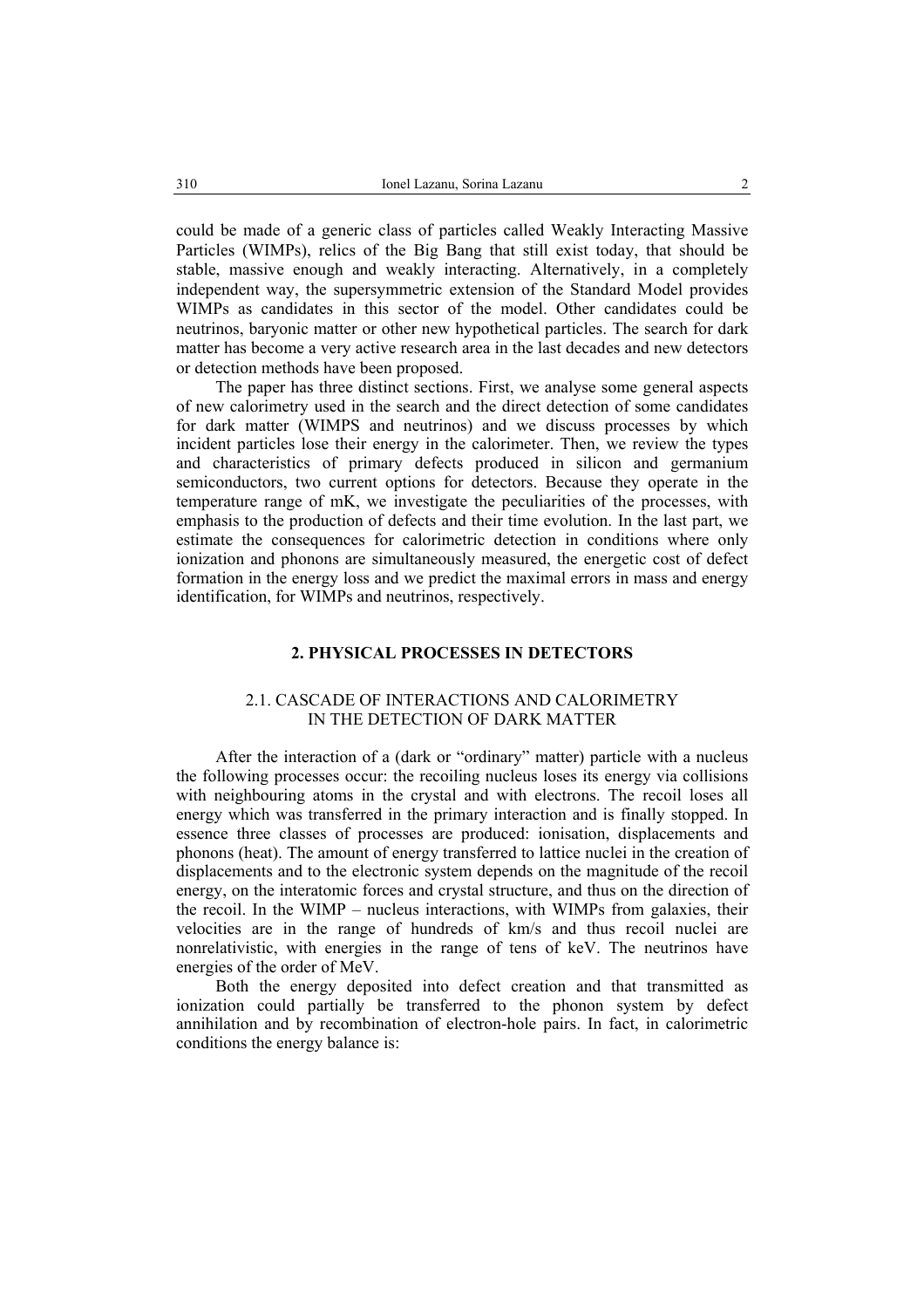$$
E_{\text{recoil}} = E_{\text{ionization}} + E_{\text{phonon}} + E_{\text{stable defects}}.\tag{1}
$$

The evaluation of the quantity of energy stored in "stable" defects, after the transitory regime, is a difficult task.

Phonons can be detected with methods of classical calorimetry. Calorimeters for low energy particles up to 1keV are used for the search and detection of cosmic neutrinos, WIMPs or other candidates of dark and non-luminous matter. In the last two decades this field of experimental physics has developed intensively and numerous projects are in progress. An important parameter in these experiments is the low detection threshold and one objective for all experiments is to decrease this threshold, because the successful detector of this type must, of course, have an energy threshold that is sufficiently low so that the small amount of energy deposited into the target by the dark matter particle could be detected.

In this type of detector the target crystal is a semiconductor, insulator, or possibly a superconductor at a temperature substantially below its transition temperature so that the number of free electrons is very small. We discuss the phonon physics associated with elementary particle interactions within silicon and germanium crystals at temperatures below 1 K.

This measurement technique provides discrimination between the expected signal of WIMPs and an electromagnetic background. Ionization and phonon signals measured simultaneously allow distinguishing both between electron and nucleon recoils and between nucleon (nucleus) recoil from ordinary matter and exotic type respectively. For detecting these rare events, it is important to utilise information from the prompt phonons (ballistics) that helps suppress backgrounds. The outputs of these sensors are recorded as a function of time. For ballistic phonons the times are in the order of  $\sim$  2 ps/cm for Si. The spectrum and spatial distribution of these prompt phonons could be used to determine the event position, can provide discrimination between electron recoils versus nuclear recoils, and can provide information about the direction of the primary recoil in isotropic pure crystals. If these calorimetric measurements are performed at very low temperatures as in mK range and the specific heat capacity of the device is very small (the lattice contribution to the specific heat is proportional to  $T<sup>3</sup>$  at low temperatures), then this method could be used to detect individual particles [1].

# 2.2. PRIMARY DEFECTS IN SEMICONDUCTOR DETECTORS AT CRYOGENIC TEMPERATURES AND THEIR TIME EVOLUTION

The creation of displacements in silicon and germanium can be described in terms of primary interaction of the incoming particle with a nucleus placed in a site of the lattice, with the creation of the primary knock-on atom, to which an amount of energy has been transferred. If this energy surpasses a specific displacement threshold,  $E_d$ , the recoil is the source of a cascade of displacements. These displacements are vacancy-interstitial pairs, which could also be in the form of close (bounded) Frenkel pairs (FP). Another type of primary defect is the four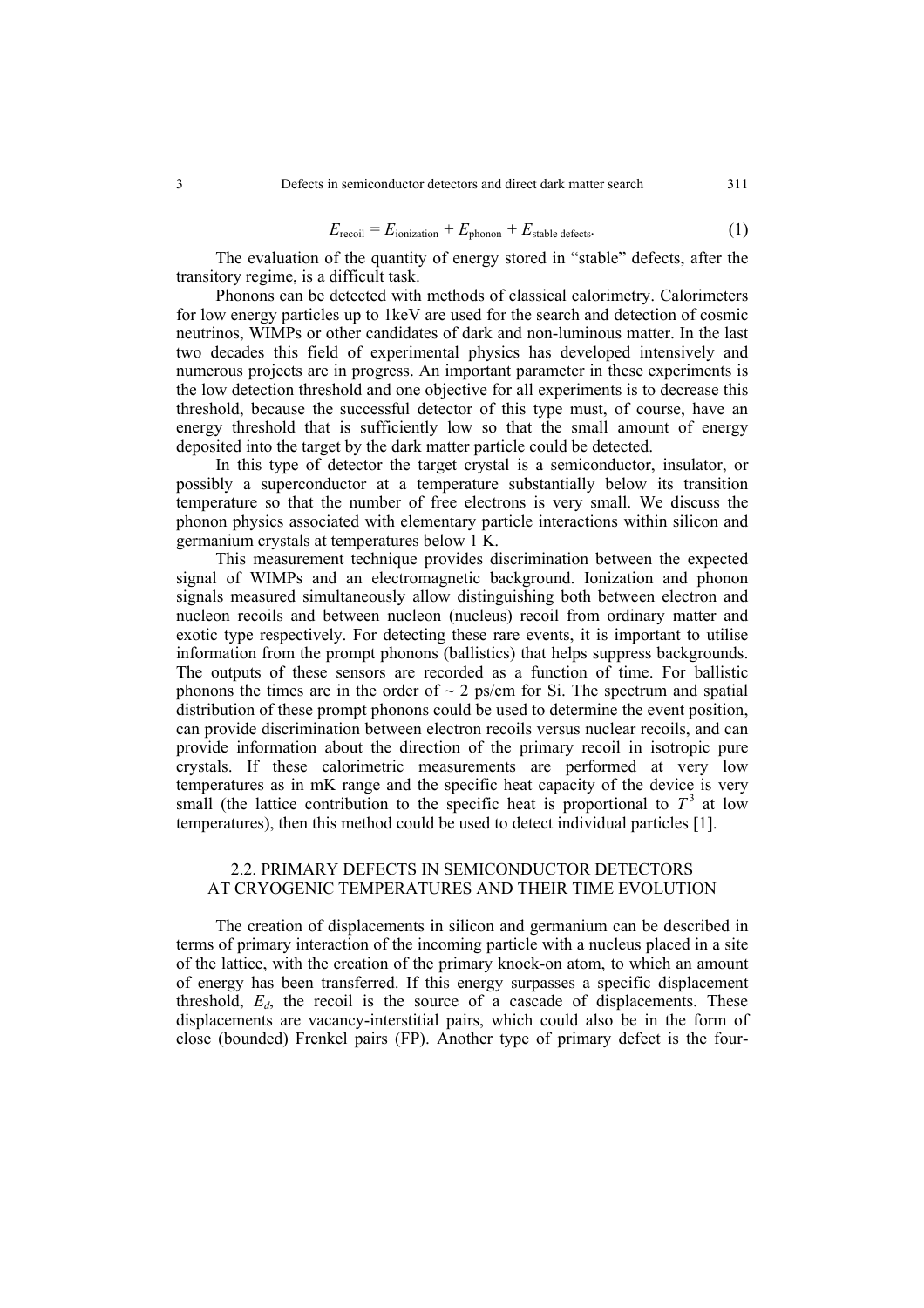folded coordination defect (FFCD) [2, 3, 4], which could also be interpreted as a metastable form of close FPs [5].

The main advantage of low temperature irradiation is that all processes are either frozen or slowed down.

In silicon, at sub-Kelvin irradiation, vacancies are frozen in, close FPs are stable and interstitials have athermal migration by the Bourgoin-Corbett mechanism [6], and have never been found experimentally. Single vacancies and impurity interstitials (as, e.g.  $Al_i$ ,  $B_i$ ) [7, 8], have been evidenced. The presence of radiation-produced FPs, stable at the irradiation temperature, has been detected by X-ray measurements on Si irradiated with fast electrons at liquid helium temperature [9]. These defects anneal out in the temperature range 10–70K [10].

The situation is different in germanium*;* the interstitial can be observed; information about the properties of isolated *I* and *V* in *Ge* has been obtained from experiment [11, 12], following low temperature electron irradiation. It seems that the Frenkel pair in *n*-type germanium could be frozen into the lattice at temperatures below 65K, and thus observed [13]. Germanium self-interstitials and probably vacancies disappear at around 200 K. In *p*-type germanium, the main defects observed are the single vacancy and the gallium interstitial.

In both materials, the interstitial could be found in the following configurations: hexagonal, tetrahedral, split, dumbbell and 'caged'. The stability of different configurations is discussed in relation with different charge states – see Ref. [14]. There is an agreement in the literature regarding the existence of the neutral, positive and double positive ones for both semiconductors. The enthalpies of formation of interstitials are also charge state dependent, and are around 3–4 eV in silicon [15], and in the range  $3-6$  eV in germanium [16], with a relatively good agreement between calculations and experiment.

The migration energies of interstitials are in silicon in the range 0.18–0.45 eV, depending again on the charge state [17], and  $0.3$  [5] –  $0.7$  [16] in germanium.

It has been established that in silicon the vacancy takes on five different charge states in the band gap:  $V^{2+}$ ,  $V^{+}$ ,  $V^{0}$ ,  $V^{-}$ , and  $V^{2}$ . Theoretical and experimental values for the formation enthalpy are both in the range  $3 \div 4$  eV for silicon and germanium.

The Frenkel pairs are defects that conserve the number of particles, and the formation energy is less than the sum of an isolated vacancy and interstitial. In contrast to all these point defects, in the FFCD only two bonds are broken, the formation energy is lower in respect to previously mentioned defects, and the bond length and angles do not significantly deviate from their bulk values.

In order for a permanent defect to be produced from an initially perfect crystal lattice, the kinetic energy that it receives must obviously be larger than the formation energy of a Frenkel pair. However, while the Frenkel pair formation energies in crystals are typically around 5–10 eV, the average threshold displacement energies are much higher, in the order of 20 eV or higher. The reason for this apparent discrepancy is that the defect formation is a complex multi-body collision process (a small collision cascade) where the atom that receives recoil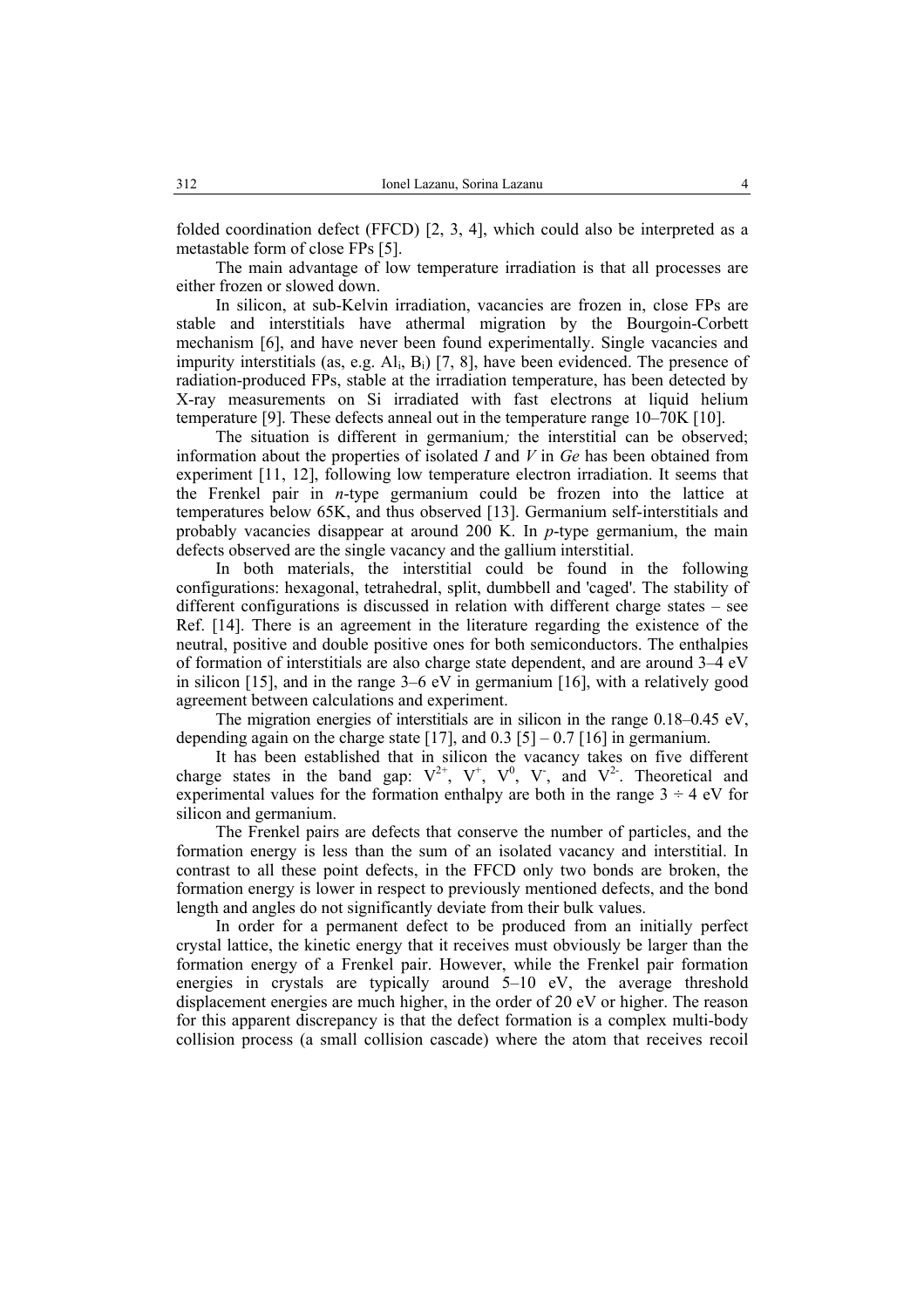energy can also bounce back, or kick another atom back to its lattice site. Hence, even the minimum threshold displacement energy is clearly higher than the Frenkel pair formation energy. In fact, the displacement energy is the sum between the energy of formation of vacancy ( $\Delta H_f^V$ ) and interstitial ( $\Delta H_f^I$ ), and a quantity which goes to the lattice  $(E_L)$ , consisting mostly in a bond-bending component [15]:

$$
E_d = \Delta H_f^V + \Delta H_f^I + E_L \tag{2}
$$

# **3. MODELLING DEFECT PRODUCTION IN CRYOGENIC DETECTORS AND RESULTS**

Both particles of interest interact elastically with the nuclei of the target, and transmit an amount of energy to the primary knock-on atom.

The quantity of energy transferred in a single interaction is represented as a function of WIMP's mass for both Si and Ge targets in Fig. 1: continuous lines correspond to maximum energy transfer, while dashed ones to the energy transfer averaged over the possible directions of the recoil. The velocity of the WIMP was taken as 230 km/s.



Fig. 1 – Maximum (continuous lines) and average (dashed lines) recoil energies in Si and Ge due to a WIMP interaction, as a function of WIMP's mass.

The average and maximum recoil energies were calculated also for the interaction of the neutrino in the same materials, and are represented in Fig. 2, as a function of the energy of the neutrino. One can see that at all energies less energy is transferred to Ge PKA than to the Si one.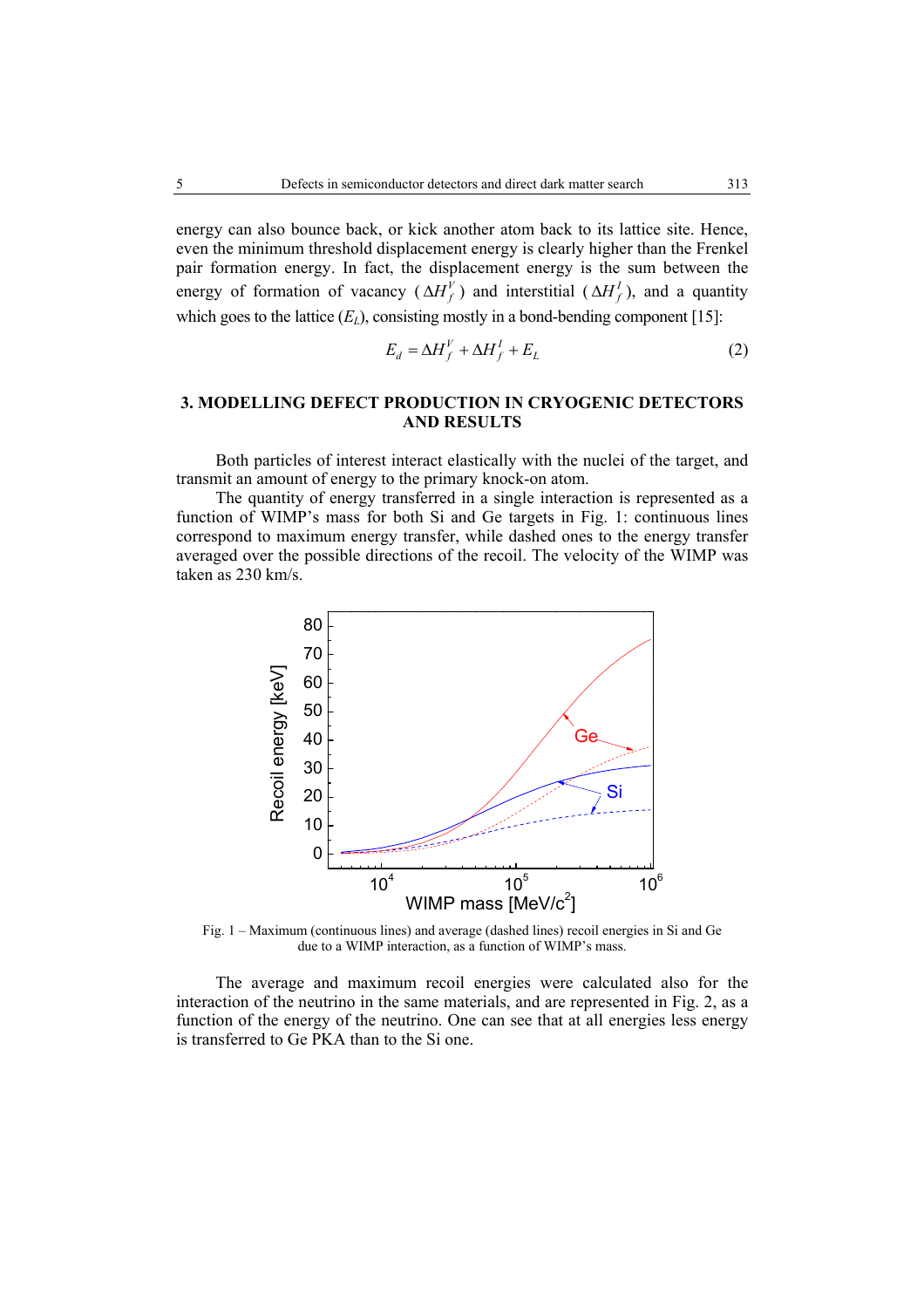The average number of displaced atoms in the cascade produced by a PKA of energy *E* has been estimated using the modified Kinchin-Pease displacement damage function [18, 19, 20].



Fig. 2 – Recoil energy in Si and Ge due to a neutrino interaction, as a function of the neutrino's energy.

The basic assumptions used in its derivation are that the collisions in the cascade are binary, elastic and made between similar atoms (implying that if the energy is less than  $E<sub>d</sub>$ , than there is no displaced atom, while atoms receiving energy between  $E_d$  and  $2E_d$  are displaced from their lattice position, but do not contribute to any additional displacements due to subsequent collisions); a correction factor  $\xi$  is applied for PKA energies greater than  $2E_d$ , to account for the electronic stopping power of the material. Therefore, the displacement damage function is:

$$
\langle N_d \rangle = \begin{cases}\n0 & E < E_d \\
1 & E_d \le E < 2E_d \\
\frac{\xi E}{2E_d} & 2E_d \le E < E_c\n\end{cases},\n\tag{3}
$$

where  $E_c$  is a cut-off energy, of the order of 28 keV for Si targets and 73 keV for Ge ones [21].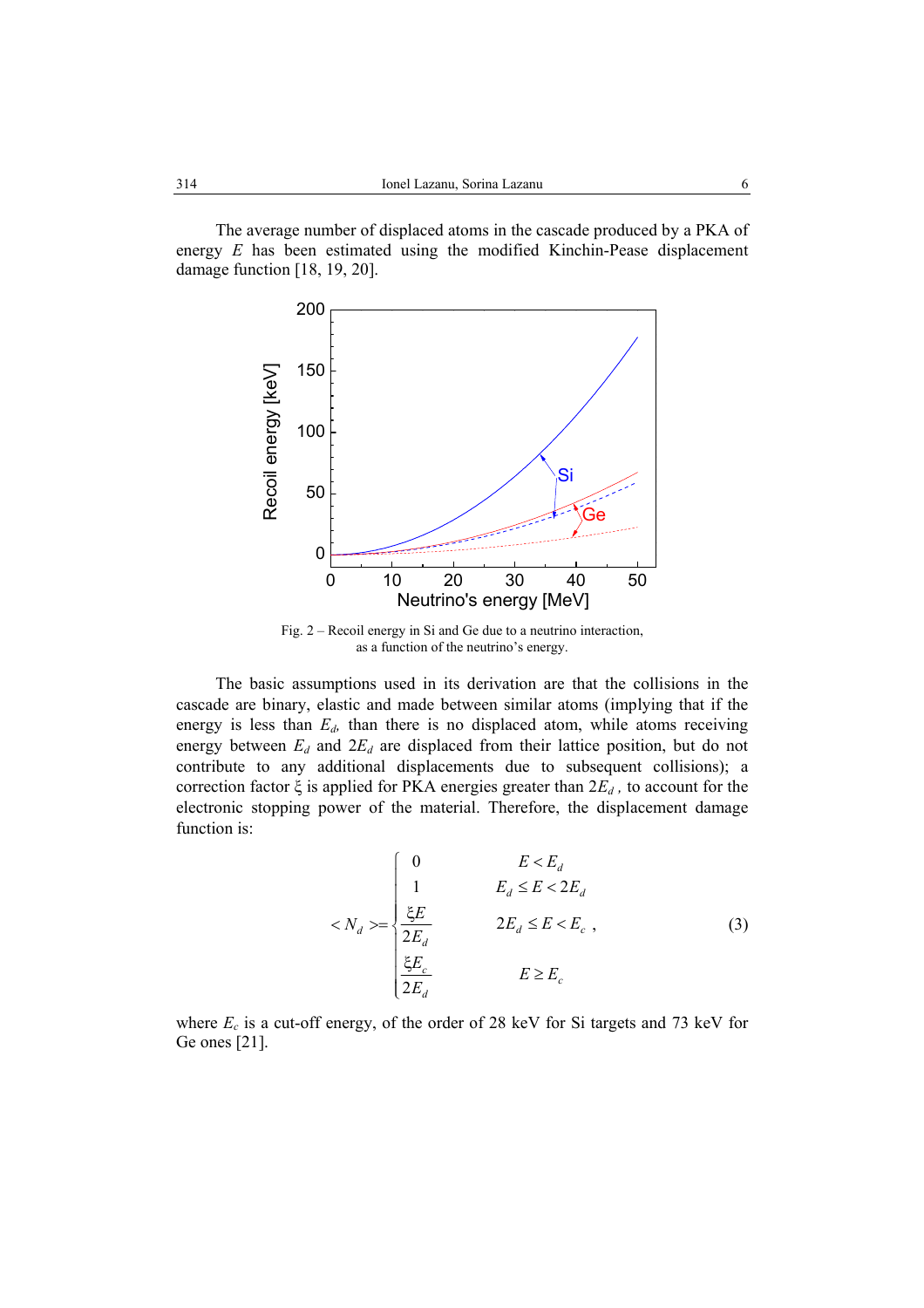The numbers of vacancy-interstitial pairs created by a single WIMP elastic interaction in silicon and germanium lattices have been calculated, supposing threshold displacement energies of 21 [22] and 25 eV [23] respectively.

The number of displacements produced by a WIMP of 230 km/s, as a function of the mass of the WIMP, is represented in Fig. 3, for Si and Ge targets: continuous lines correspond to maximum energy transfer, while dashed ones to the energy transfer averaged over the possible directions of the recoil. The WIMP is supposed to undergo a single elastic interaction in the detector. The dotted lines in the right of the figure represent the maximum number of displacements, and correspond to an energy transfer equal to the cut-off energy  $E<sub>C</sub>$ . It could be seen that for high masses of the WIMPs, the number of vacancy-interstitial pairs is higher in Ge; this is mainly due to the higher energy transferred to the lattice recoil in the elastic interaction. Equal energies transferred to silicon and germanium nuclei correspond to a WIMP mass of around 50  $GeV/c^2$ . The process of creation of vacancy – interstitial pairs is the most energy consuming from the possible processes of production of primary defects mentioned above, and this is the reason it was considered here.



Fig. 3 – Displacement damage function in Si and Ge versus the mass of the WIMP. Continuous lines correspond to an energy transfer maximized over recoil's direction, and dashed ones to averages over the orientation of the recoil.

The displacement function related to the neutrino's interaction in the same targets: silicon and germanium, is represented in Fig. 4 as a function of the particle's energy. Again, it is supposed that the neutrino has a single interaction.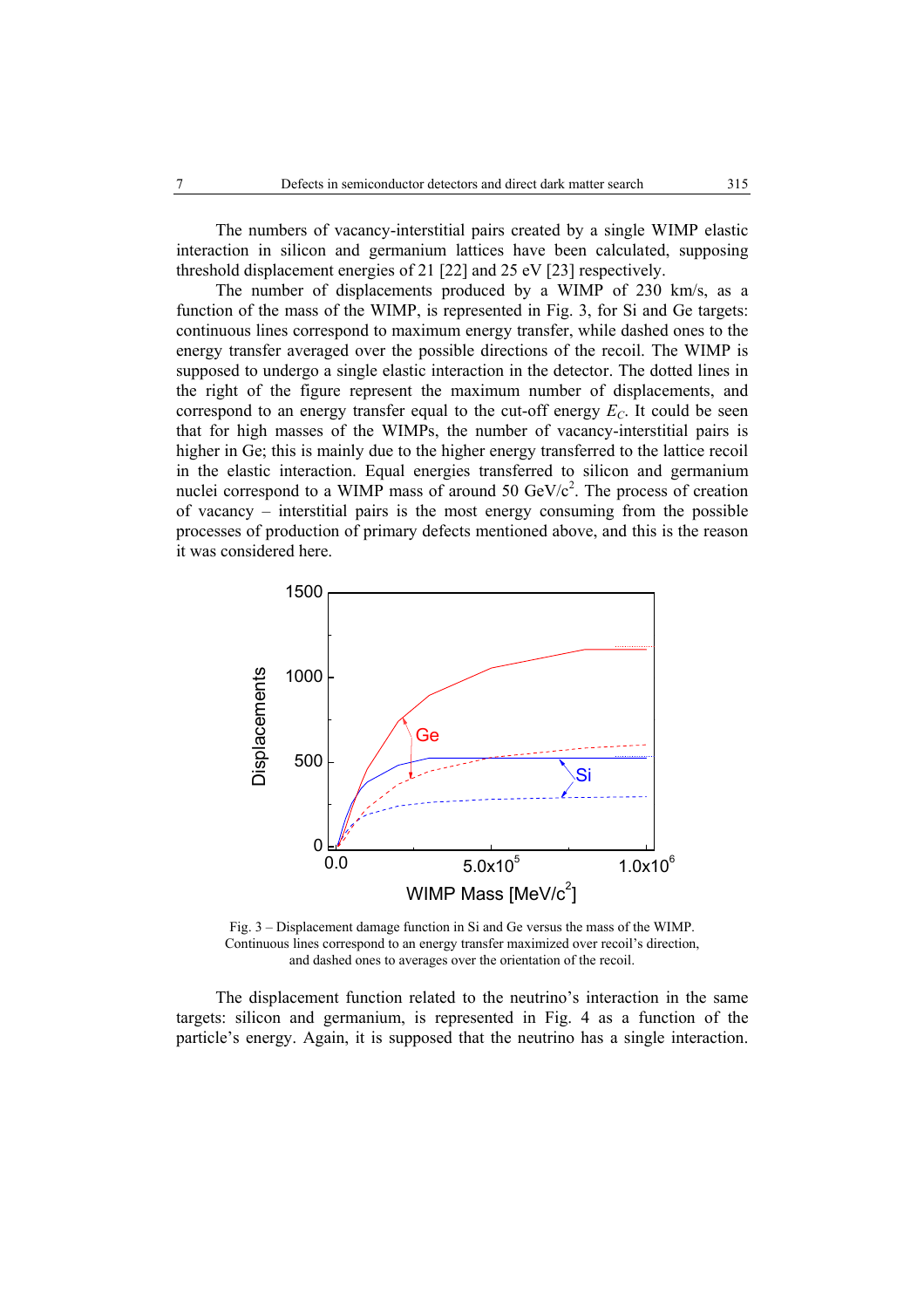Neutrinos of the same energy produce more displacements in silicon than in Ge. Due to the higher energy transfer in Si, the cut-off energy  $E_c$  is attained in this energy range of the neutrino.



Fig. 4 – Displacement damage function in Si and Ge versus the neutrino's energy. Continuous lines correspond to maximum energy transferred and dashed ones to average energies.

In order to estimate the weight of the energy stored in these defects from the energy transferred to the recoil in the primary interaction, it is necessary first to estimate the survival rate of vacancy interstitial pairs, and then to calculate the energy in the defects as the sum of their formation energy over all defects. As underlined previously, the most energy consuming is the creation of vacancies and interstitials. Using the data from the literature on defect introduction rates after electron irradiation of silicon under  $4K$  – see Ref [24] and references cited therein, one can estimate that around 80% of them do not recombine at sub-Kelvin temperatures.

Supposing that the modified Kinchin-Pease model reproduces correctly the production of defects, considering the same survival rate of defects in both silicon and germanium, and taking into consideration the energy balance (1), we estimate a maximal limit of around 12% of the recoil energy deposited into defects in silicon and 14% for Ge, independent of the incoming particle. This introduces an error in the mass identification of WIMPs considering the kinematics of the interaction up to 25% in silicon and up to 40% in germanium respectively. The corresponding error in the energy of the neutrino is 6% for Si and 7% for Ge.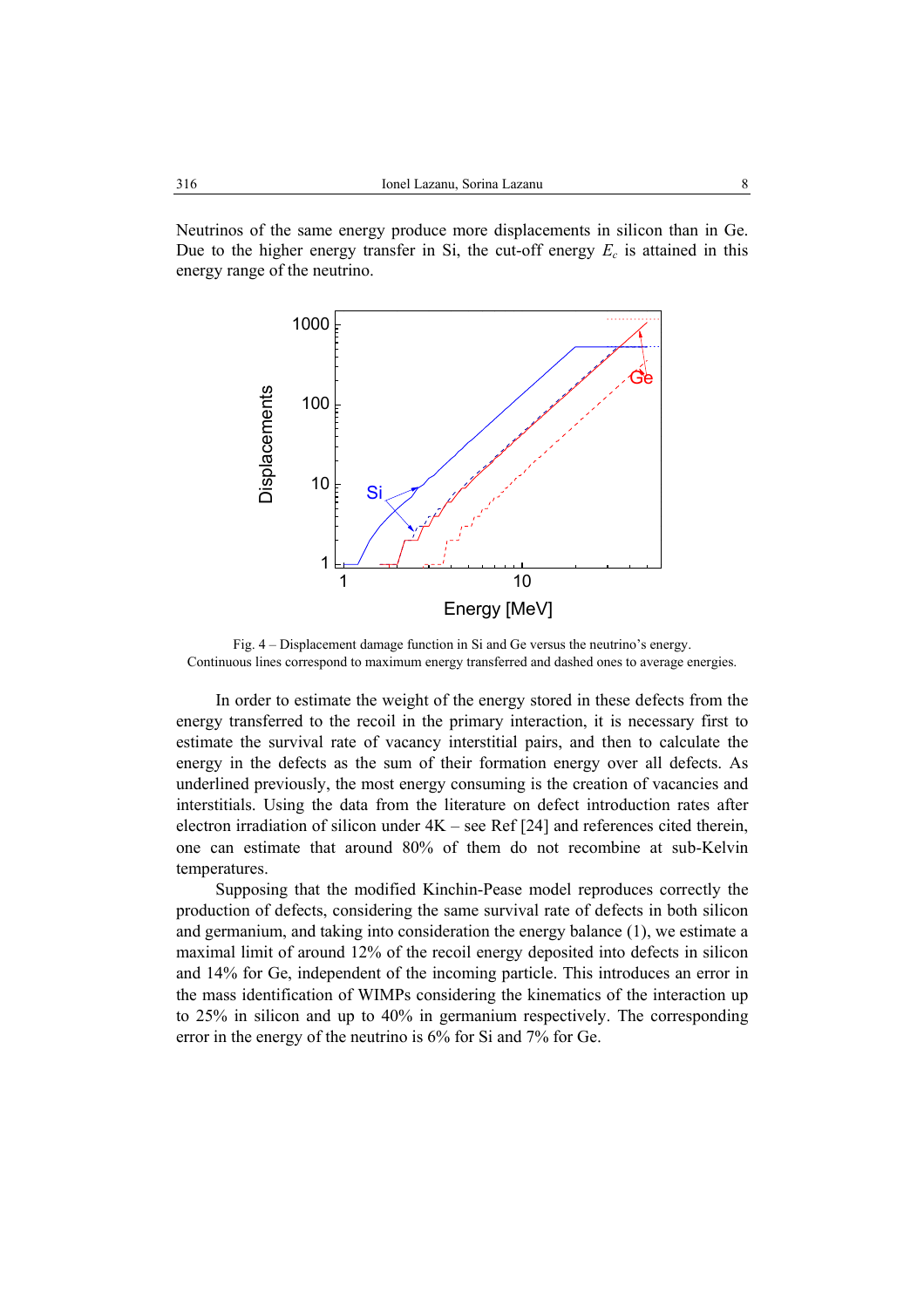#### **4. SUMMARY AND POSSIBLE CONCLUSIONS**

Silicon and germanium cryogenic detectors represent a current option in actual experiments which are searching for weakly interacting particles, possible component of the dark matter. In this paper we reviewed the mechanism of formation of defects at low temperature in these semiconductors, and also the primary defects produced by the displacement damage. We showed that a fraction of the energy of the PKA is stored in these defects, the other two components being the ionization and the phonons. This maximum weight is 12% and 14% from the energy of the PKA in silicon and germanium respectively. The corresponding maximum error for the mass of the WIMP is 25% in silicon and 40% in germanium, while the maximum error for the energy of the neutrino is 6% and 7% respectively in the two semiconductors.

*Acknowledgements*. SL would like to thank the Romanian National University Research Council, contract IDEI 901/2008, for financial support.

#### REFERENCES

- 1. C. Grupen and B. Shwartz, *Particle Detectors*, in: *Cambridge Monographs on particle physics, nuclear physics and cosmology*, Cambridge University Press, 2008.
- 2. S. Goedecker, Th. Deutsch, and L. Billard, Phys. Rev. Lett., **88**, 235501 (2002).
- 3. I. Lazanu, S. Lazanu, Phys. Scripta**, 74**, 201 (2006).
- 4. D. Caliste, P. Pochet, Th. Deutsch, and Lançon F., Phys. Rev., B **75**, 125203 (2007).
- 5. A. Carvalho, R. Jones, C. Janke, S. Öberg, P. R. Briddon, Solid State Phenomena**, 131-133**, 253 (2007).
- 6. J C Bourgoin and Corbett, Phys. Lett., A, **38**, 135–137 (1972).
- 7. G D Watkins, in *Lattice Defects in Semiconductors 1974*, Inst. Phys. Conf. Ser. 23, ed. F. A. Huntley, Bristol, Institute of Physics Publishing, p. 1 & "Intrinsic defects in silicon" in: *Materials Science in Semiconductor Processing*, Vol. **3**, pp. 227–235, 2000.
- 8. O.O. Awadelkarim, Physica, B **145**, 39 (1987).
- 9. H. Zillgen, PhD Thesis, Rheinisch-Westfalische Technische Hochschule Aachen, Germany, 1997.
- 10. V. V. Emtsev, P. Ehrhart, D. S. Poloskin, K. V. Emtsev, J. Mater Sci: Mater Electron, **18**, 711 (2007).
- 11. H. Haesslein, R. Sielemann, C. Zistl, Phys. Rev. Lett., **80**, 2626 (1998);
- R. Sielemann, Nucl. Instrum. Methods Phys. Res., **146**, 329 (1998).
- 12. A. Mesli, L. Dobaczewski, K.B. Nielsen, V.I. Kolkovski, M.C. Petersen, A.N. Larsen, Phys. Rev., B **78**, 165202 (2008).
- 13. V. Emtsev, Mater. Sci. Semicond. Process, **9**, 580 (2006).
- 14. R. Jones, A. Carvalho, J. P. Goss, P.R. Briddon, Materials Science and Engineering, B **159-160**, 112 (2009).
- 15. P. M. Fahey, P. B. Griffin, and J. D. Plummer, Rev. Mod. Phys., **61**, 289 (1989).
- 16. P. Spiewak, K.J. Kurzydowski, J. Vanhellemont, P. Clauws, P. Wabinski, K. Mynarczyk, I. Romandic, A. Theuwis, Materials Science in Semiconductor Processing, **9**, 465 (2006)